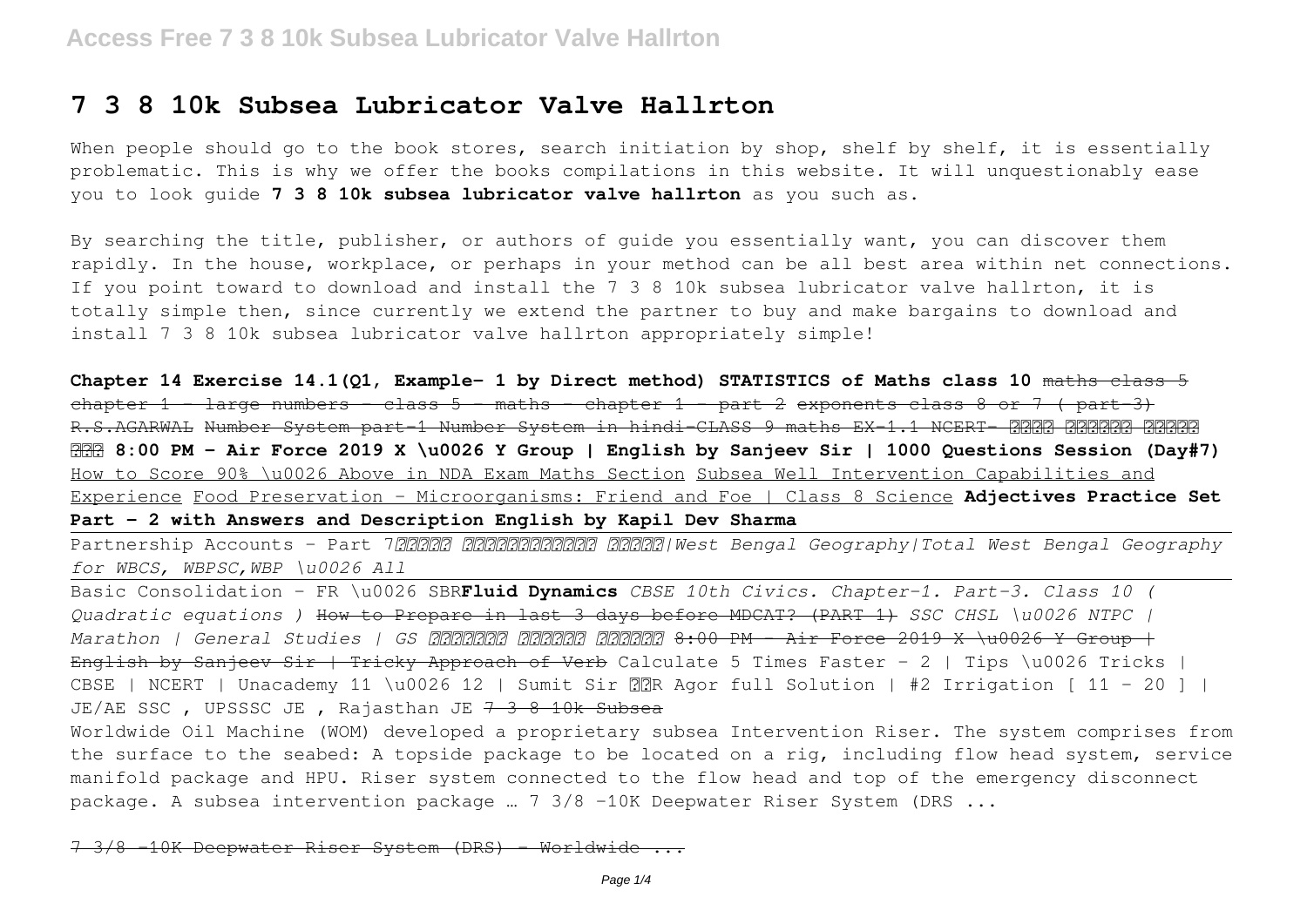# **Access Free 7 3 8 10k Subsea Lubricator Valve Hallrton**

WOM Subsea has recently expanded its operations to a 10,000 sq ft highbay which allows for up to 3 Subsea Intervention Systems to be worked on Simultaneously. ... 7 3/8" Drift Dia. 7.345 +.027/-.000 ... Enquire about 7 3/8-10K High Angle Release (HAR) Connector: Name  $*$ 

#### 7 3/8-10K High Angle Release (HAR) Connector - Worldwide ...

Description As a part of Halliburton's premiere 7 3/8-Inch 10K Subsea Safety System, the 7 3/8-Inch Retainer Valve is a hydraulically operated ball valve system designed to contain pressurized hydrocarbons within the landing string after disconnecting from the primary string using the system's Subsea Safety Tree.

### 7 3/8-Inch 10K Retainer Valve - Halliburton

Worldwide Oilfield Machine (WOM) has developed a 7-3/8" - 10K Surface tree (Flowhead). The surface Flowhead assembly is an integral part of the Intervention riser string assembly. This unit allows the access to the well bore thru the riser with a variety of wireline and coil tubing tools.

## 7 3/8-10K Surface Tree (Flow head) - Worldwide Oilfield ...

10k IRS Specifications Maximum Bore Diameter 7-3/8 inch production, 2-1/16 inch annulus Maximum Working Pressure (MWP) 10,000 psi Maximum Working Depth (MWD) 10,000 ft (3,048 m), MUX control system Hydraulics Operating Pressure 2,500 psi operational (3,000 psi max), 5,000 psi subsea accumulation Weight 120,000 lb subsea package

#### 10k Intervention Riser System

As a part of Halliburton's premiere 7 3/8-Inch 10K Subsea Safety System, the Shear Sub is situated within the landing string directly above the Subsea Safety Tree, and is positioned to sit adjacent to the BOP Blind/Shear Rams.

## 7 3/8-Inch 10K Shear Sub - Halliburton

Worldwide Oilfield Machine (WOM) has developed a 7-3/8" - 10K Coil Cutting Valve based on gate valve concept to cut and seal coil tubing. The Coil cutting valve is equipped with horizontal hydraulically actuated single gate made to shear and seal coiled tubing and wire line of a given specification in the wellbore. A seal … 7 3/8-10K Coil Cutting Valves Read More »

#### 7 3/8-10K Coil Cutting Valves - Worldwide Oilfield machine

7 3/8-Inch 10K Lubricator Valve Subject As a part of Halliburton s premiere 7 3/8-Inch Subsea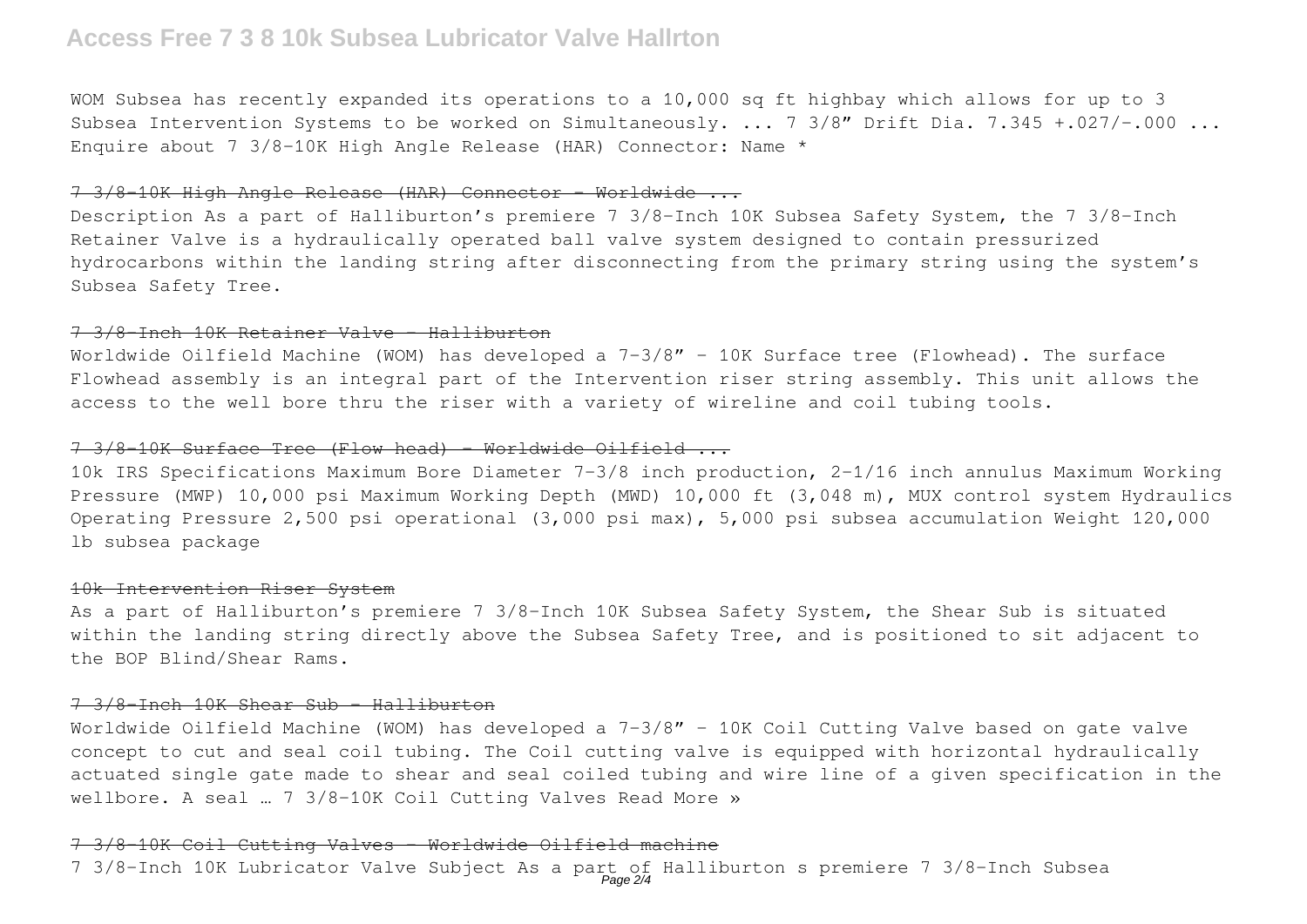# **Access Free 7 3 8 10k Subsea Lubricator Valve Hallrton**

SafetySystem, the 7 3/8-Inch Lubricator Valve is a hydraulically operatedfail as is ball valve designed to assist in well operations wherewell pressure isolation is required.

## 7 3/8-Inch 10K Lubricator Valve - Halliburton

Subsea 7 S.A. is a subsea engineering, construction and services company serving the offshore energy industry. The company is registered in Luxembourg with its headquarters in London in the United Kingdom.

## Subsea 7

Halliburton offers both Veto™ 6 (a 6-3/8 system rated to 15,000 psi), and Veto 7 (a 7-3/8 ID system rated to 10,000 psi), for any and all completion landing string needs. Both large-bore systems are direct hydraulic, dual-barrier systems consisting of a lubricator valve, retainer valve, and subsea safety tree.

#### Completion & Intervention - Halliburton

 $13-5/8$  - 10K Subsea Wellhead .  $18-3/4$  - 10K Subsea Wellhead . 6 3/8-15K Coil Cutting Valves . 6 3/8-15K Deepwater Riser System (DRS) ... 7 3/8-10K Wireline Cutting Valves / Fail Closed(FSC) Jumpers . Magnum Subsea Dual Block Gate Valve . Magnum Subsea Gate Valve . Magnum Subsea Hydraulic Actuator .

## Subsea Equipment - Worldwide Oilfield Machine Inc.

Halliburton subsea safety systems provide simple, straightforward solutions to manage your deepwater safety concerns efficiently and effectively. By incorporating the latest advances in design and technology, the Halliburton Veto™ Subsea Safety Systems and Dash® Electrohydraulic Subsea Safety Systems provide operators with the comprehensive subsea well control that's required in today's ...

### Subsea - Halliburton

digital library saves in merged countries, allowing you to get the most less latency epoch to download any of our books in imitation of this one. Merely said, the 7 3 8 10k subsea lubricator valve halliburton is universally compatible with any devices to read.

# 7 3 8 10k Subsea Lubricator Valve Halliburton

The 5 1/8" 10K Intervention Riser System also had to interface with the 7 3/8" 10K Subsea Intervention Lubricator. This meant that the subsea stress joint for the IRS would also be used as the SIL riser (i.e. to house the tool string) when configured for Wireline operations.